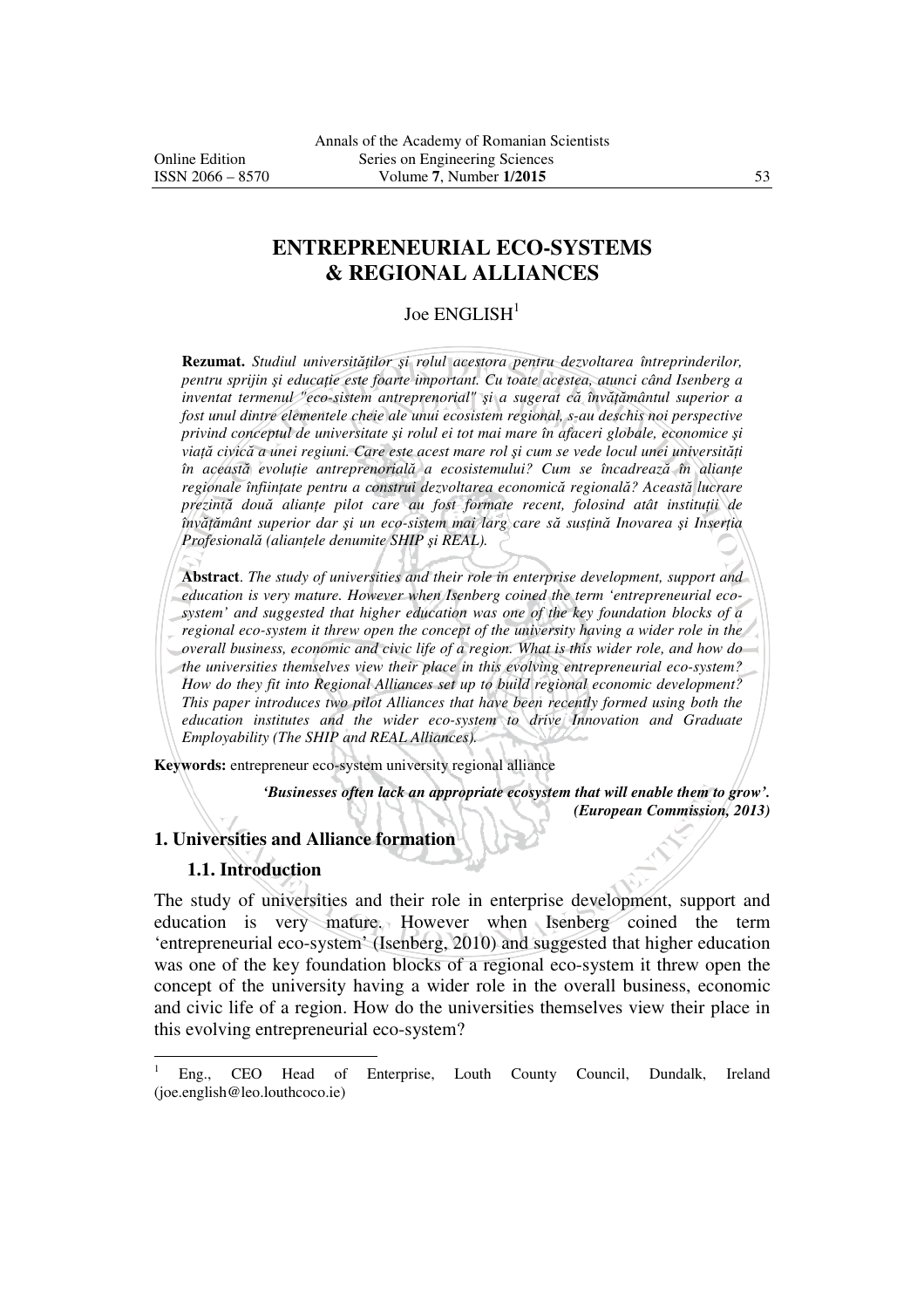#### **1.2. Rationale**

The role of universities is a common theme running through discussions of entrepreneurial eco-systems, as conceptualized by Isenberg in 2010. Educational institutions figure prominently in his entrepreneurial domains (see Fig. 1) and appear as essential players in both the OECD (2013) and Sweeney (1987) discussions on local entrepreneurial activity. Isenberg (2011) includes them as one of the two contributing components to the 'human capital' domain, while Sweeney (1987, p.109) states that 'the educational system …. is a major determinant of innovative and entrepreneurial culture', and further describes it as a very major influence on the 'technological culture' of a region (Sweeney, 1987, p. 108).



**Fig. 1:** Entrepreneurial Eco-System (Isenberg, 2011).

The OECD (2013) groups universities, public sector agencies and financial bodies as the local institutions contributing to the entrepreneurial eco-system. Education policy makers are also responding to the central role of the university within the eco-system and allowing policy to be 'influenced or shaped locally' to contribute to the development of local 'entrepreneurial and leadership capabilities' (Roper & Hart, 2013). These policy activities have been followed with the specific objective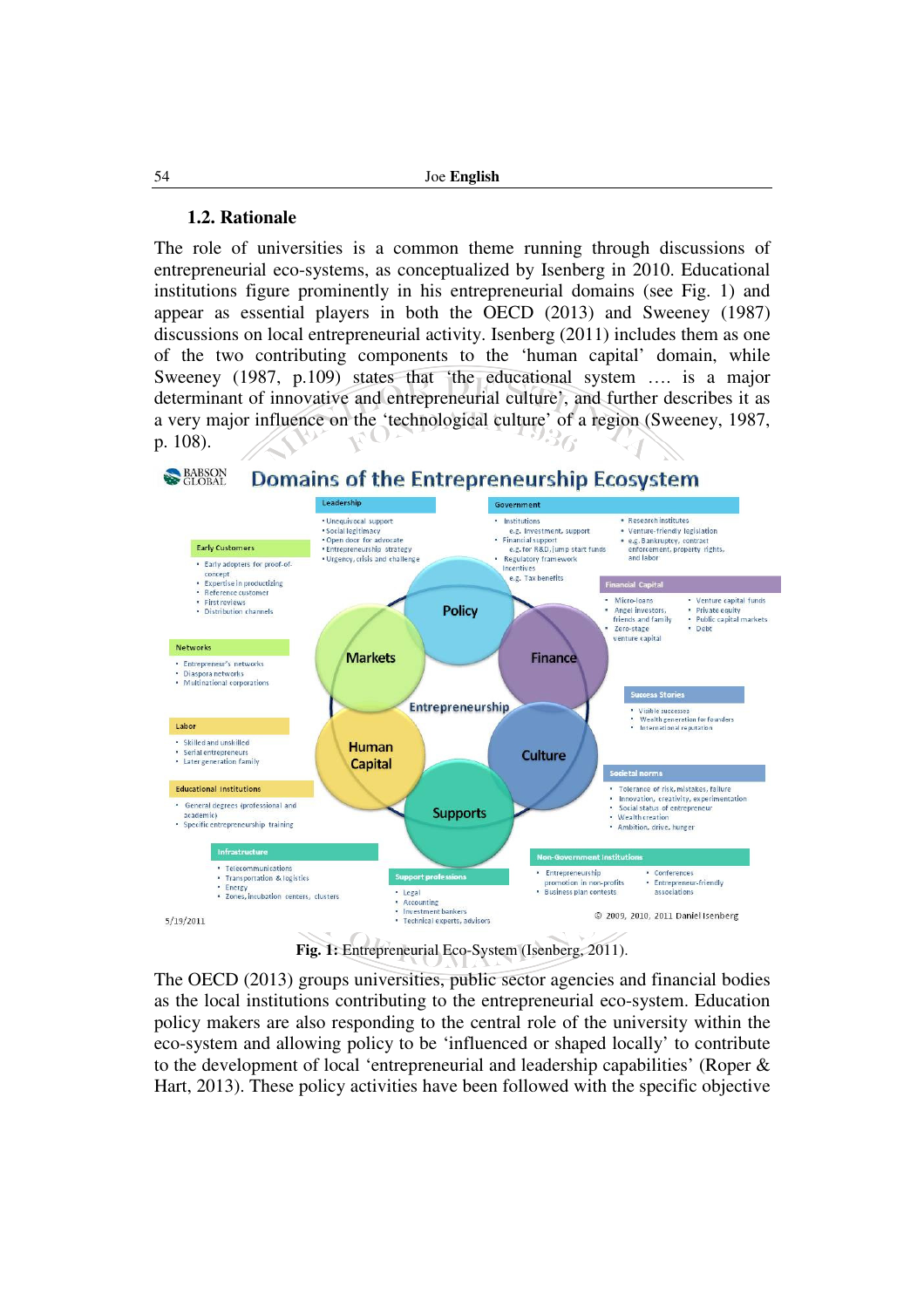to stimulate the development of entrepreneurial cultures locally (Huggins & Williams,  $2011$ ) – both as centres of innovation and as educators. Given that universities, and higher education institutes in general, are considered such an integral part of the wider entrepreneurial eco-system by the initiators of the concept it would be useful to understand how the universities themselves view their central and contributory role to the development of the eco-system. The literature is very quiet on this question, with many of the contributions referring only to start-up support and incubator development. While start-up incubators are a major part of the contribution of universities to the infrastructure of entrepreneurship - with over 7000 incubation program worldwide – they are fast becoming a requirement of the university rather than a 'nice to have' (Elmes, 2014). The first business incubator was set up in the US in 1959 and in the intervening period many have moved from the pure 'tenancy' model to those offering mentoring, networks, access to finance and other business supports. However current 'best-practice' among the incubator community questions the function and aims of the incubator – 'does it facilitate the creation of an entrepreneurial ecosystem?' and does it 'bolster the local business ecosystem?' (Wyatt & Krelle, 2014). These questions are most appropriate to ask of the incubator community within the university, and are equally valid when questioning the overall contribution of the university itself to the entrepreneurial eco-system in the region in which the university resides. What indeed is the contribution of the institution to fostering enterprise – 'the application of innovative attitudes, skills and behaviour' (Bridge et al, 2009, p. 49) – in the local region?

### **1.3. Aim of the Paper**

Because the literature is quiet on this wider topic of the contribution of the university itself to the entrepreneurial eco-system in a region, the aim of this paper is to begin the process of understanding how a university views its role within the eco-system and how it should and could contribute to the development of that system for the benefit of its hinterland.

#### **2. Review of Parent and Core Literatures**

#### **2.1. Economic Growth**

Over the past 30 years, enterprise promotion has become a central focus of policymaking and today it is considered to be the cornerstone of economic growth policy (Niska & Vesala, 2013). Economic growth is considered as an important objective for national governments (Ribeiro-Soriano & Galindo-Martin, 2012), and this economic growth and (consequent) prosperity are essentially dependent on the creation of new economic activities (Sweeney, 1987). Entrepreneurship is one instrument that policy makers can use to promote economic growth (Ribeiro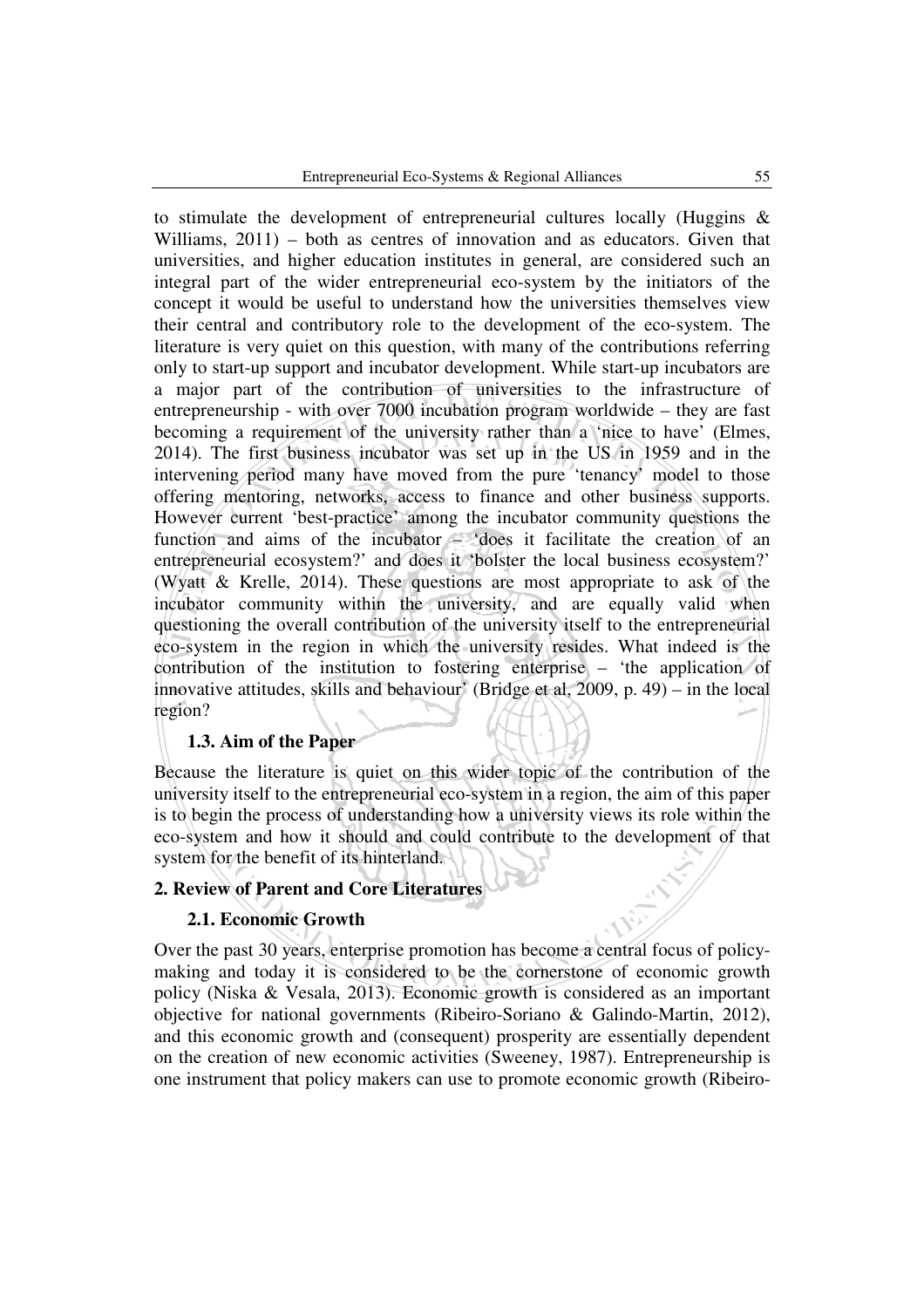Soriano & Galindo-Martin, 2012) and although the creation of new enterprises has become a central policy strategy, fostering growth of existing firms is still a major challenge of the promotion policy (Niska &Vesala, 2013). Consequently for this paper the word entrepreneurship is used in the simple, classic sense of 'the process of the formation and/or growth of private-sector businesses' (Bridge, 2010).

If governments across the OECD have policies and programmes in place to promote entrepreneurship and growth, and if they do it for 'broadly similar reasons' and apply 'similar methods' (Bridge, 2010, p. 35) why then, do regional disparities continue to grow? (Rodriquez-Pose, 2013), and indeed why does there remain persistent 'localized areas of disadvantage, including low levels of entrepreneurship'? (North and Syrett, 2006). The reduction of these disparities between economically leading and lagging regions is an over- riding goal of regional policies across Europe, (Baumgartner et al., 2013) with the European Structural and Social Funds being the prime instruments deployed by the EU to achieve this goal. In his introduction to Rethinking Enterprise Policy, Bridge (2010, page xi) suggests that many governments have tried to raise the levels of enterprise, especially 'in countries or regions' (author italics) with relatively weak economies by following policies which they hoped would contribute to an 'improvement in the relative position of the more deprived areas' (Bridge, 2010, p. 7) and make the regional entrepreneurship level 'converge with the national average' (Bridge, 2010, p. 7). Sweeney (1987) would argue however that such activities are doomed to failure, as he suggests that economic development is a 'less than national' phenomenon (Sweeney, 1987, p.1) which stems from the reality that a national economy is in reality a 'mix of regional economies with very different capabilities to create wealth' (Sweeney, 1987, p. 4). This is not just a European phenomenon, with Birch (1987) remarking that some US 'locales are obviously doing a much better job than others of riding the crest of the growth wave', with some regions having business formation rates ten times greater than others and with young firm growth rates in some regions better by a factor of eight. (Birch, 1987, p. 137)

## **2.2. Regional Disparities**

The question 'which places are doing well, and why' (author italics) posed by Birch (1987, p. 137) has been the subject of considerable thought and discussion since it was posed almost thirty years ago. It has been shown through multiple analyses that the subject of regional entrepreneurship is 'very complex with multiple independent variables as well as dependent variables and interactions between them' playing an important role in the entrepreneurial development process. (Tamasy, 2006). The propensity for people to set-up a business is 'directly influenced by the socio-spatial context' in which they operate. (Williams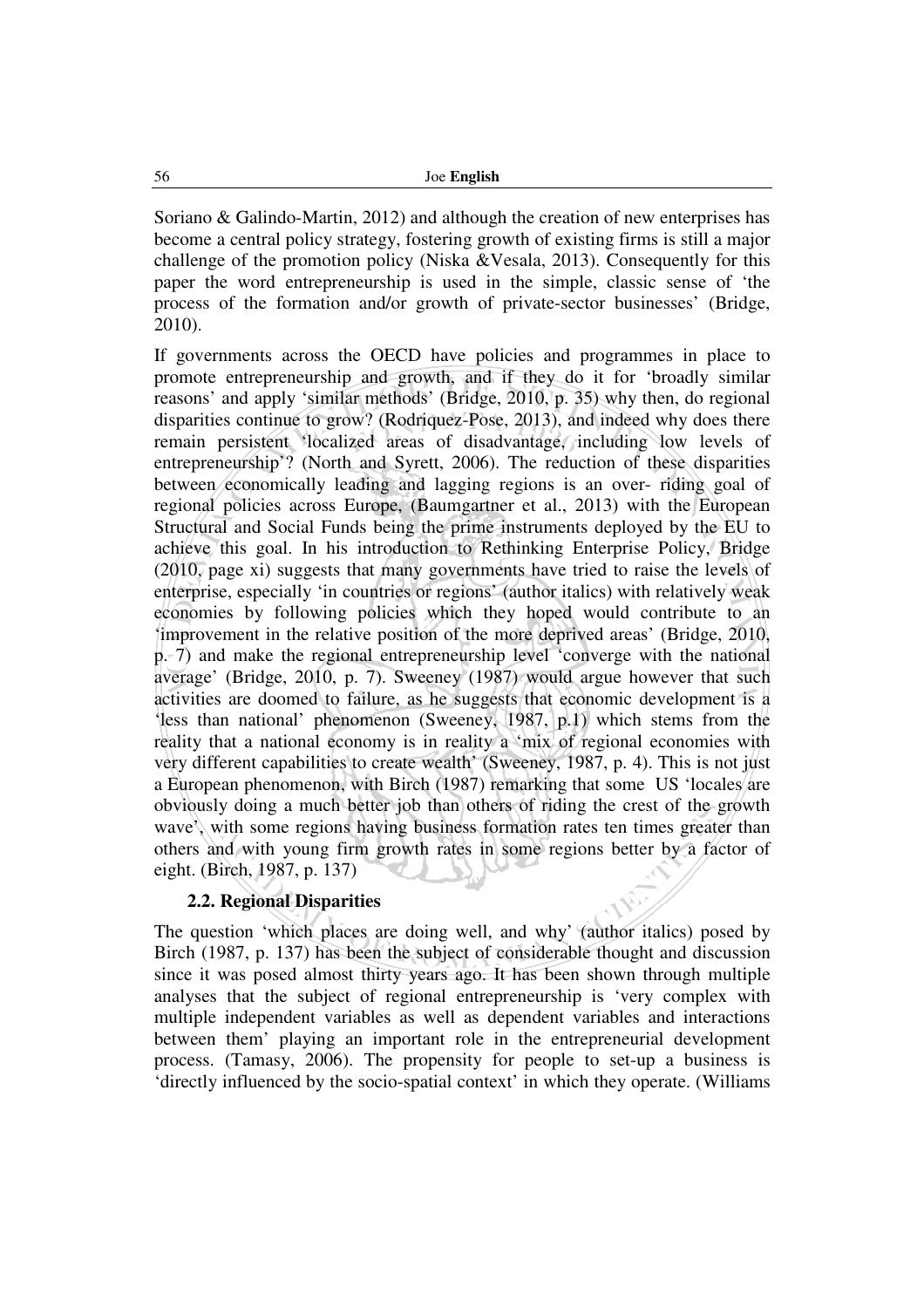& Williams, 2012). Specifically the 'locality of the entrepreneur' and the 'economic and social influences' being seen as having an impact on the motivation of the individual entrepreneur (ibid.), with the entrepreneurial culture in the region directly influencing the 'spawning of founders' (Avnimelech  $\&$ Feldman, 2011). This focus on locality is broadened to include the notion of the 'entrepreneurial environment' which stresses the importance of the 'social, cultural, and political context' along with the physical locality to help explain the 'emergence and success of innovative firms' in different regions (Mitra, 2012). Moreover local actors, such as local development agencies, frequently play a role in developing local policy and implementation with the effect that 'regional institutional architecture and support structures' can be quite different from the overall 'national' picture (Mason & Brown, 2013). Sweeney (1987, p. 5) describes this local 'entrepreneurial vitality' as the 'key characteristic within a region which generates its own prosperity from within itself'.

#### **2.3. Entrepreneurial Eco-Systems**

To understand this 'entrepreneurial vitality' it would be simple to limit ones focus to the major economic and innovation centres worldwide, as it has been shown that 'urban regions with high levels of economic growth and diversity of economic activities' produce higher level of entrepreneurial activity (Bosma & Sternberg, 2014). However to understand the general concept of entrepreneurial activity and vitality in different regions it is important to include those regions 'typically peripheral to the core of economic activity' (Smallbone & Welter, 2012) to help identify the conditions where access to 'new ideas, sources of innovation and skilled human capital' may be more limited (NESTA, 2014). Studies of different regions have shown that 'population density, the level of education, income and wealth and the rate of public and manufacturing sector employment' are found to moderate the individual formation of entrepreneurial intentions' (Kibler, 2013). The following agents and stakeholders have been identified as key 'actors of innovation' – 'governmental agencies, associations, technological parks and science centres, R&D organizations, entrepreneurshipsupporting entities, technological schools, university interfaces, financial institutes – as well as venture capitalists or high-risk investors and, finally, other institutions' (Vaz et al., 2014). While individual entrepreneurs are responsible for the individual setting up of businesses, Isenberg in his seminal 'How to start and Entrepreneurial Revolution' (Isenberg, 2010) argues that many of these businesses are 'aided, either directly or indirectly, by Government leaders who helped build environments that nurture and sustain entrepreneurship' (Isenberg, 2010). He further argues that it is possible to identify and cultivate the conditions in which 'value-creating entrepreneurial ventures' can thrive (Isenberg, 2011). This environment he refers to as the 'entrepreneurship eco-system'. The concept is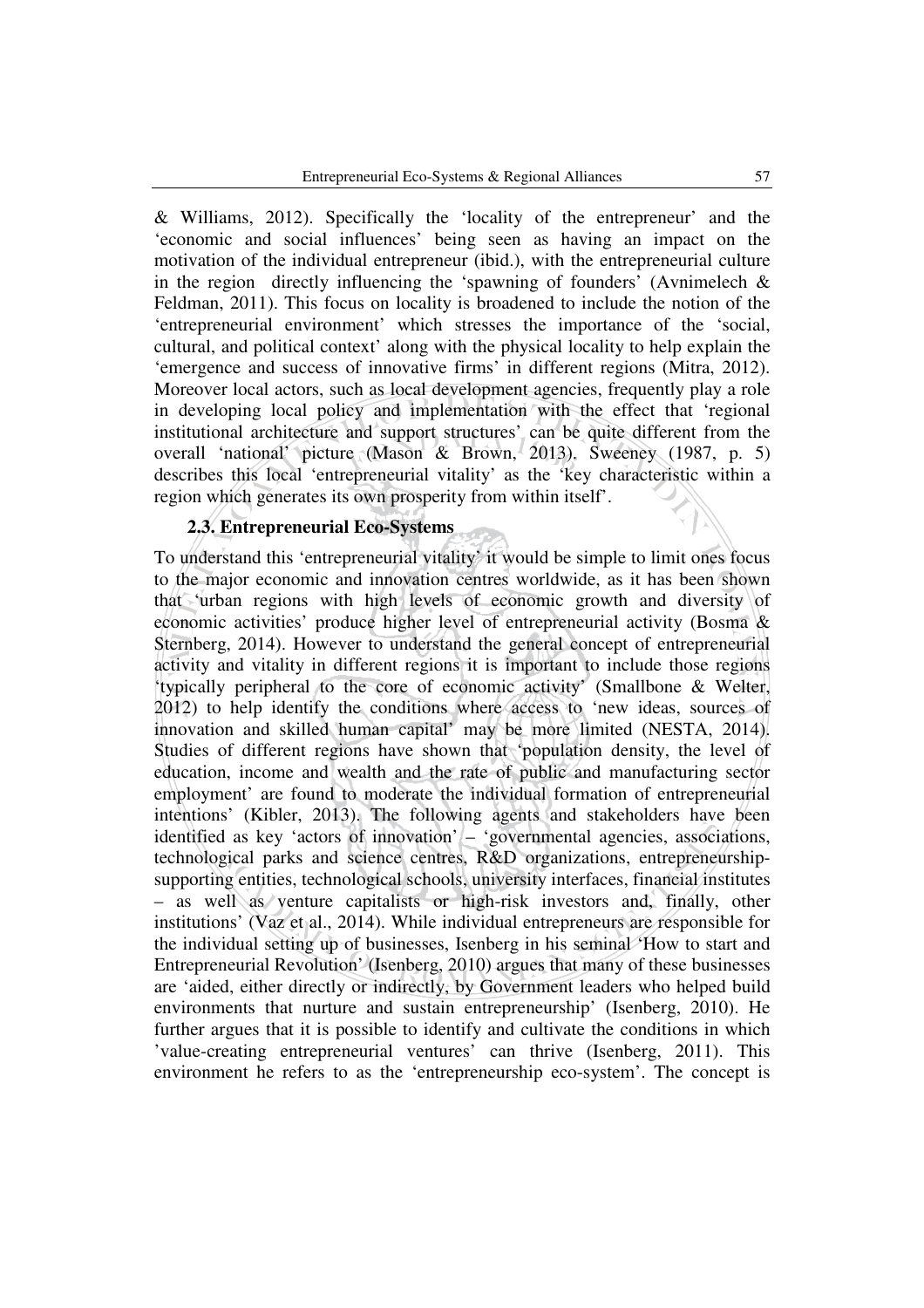relatively new amongst both academics and policy makers (OECD, 2013), but has gained some traction in recent years – a Google search currently throws up over a half a million results – with MIT, Harvard, Babson College and other leading business schools studying and commenting on the phenomenon. A 2013 OECD/Dutch Government workshop on the topic defined the entrepreneurial ecosystem as 'a set of interconnected entrepreneurial actors, organisations, institutions, and processes which formally and informally coalesce to connect, mediate and govern the performance within the local entrepreneurial environment' (OECD, 2013). This supports the earlier work by Sweeney (1987) to characterize the 'Innovation Potential' in a region (Sweeney, 1987, p. 102) by listing the key elements that determine the entrepreneurial vitality of a region – sectoral and technological mix, the education system, local autonomy etc. Isenberg (2011) lists six general 'domains' of the entrepreneurial ecosystem – a conducive culture, enabling policies and leadership, availability of appropriate finance, quality human capital, venture friendly markets and a range of institutional and infrastructural supports. He further elaborates these six domains into fifty specific components that contribute to the entrepreneurial eco-system of a region. (see Figure 1).

## **2.4. Next Steps**

Harnessing the critical contribution that universities play in the local eco-system is a complex task. The next section details two pilot initiatives that are under way across Europe to integrate the local university into the economic life of the various regions.

## **3. Pilot Alliances**

Two ERASMUS+ projects have just begun their work to harness the power of the local university to support the local economy and to assume their key role in the eco-system.

## **3.1 Project REAL – Regional Education and Employment Alliances**

The first project is centred on the area of humanities graduate employability. The REAL project aims to empower young unemployed or underemployed humanities graduates to become innovators, entrepreneurs and high value employees. It further strives to address structural issues locally that generate a skills mismatch between university educated students and the current labour market by forming a working alliance between stakeholders in higher education, training, business development and local authorities – all members of the local entrepreneurial ecosystem.

Cross-border alliances with all stakeholders in the graduate employment arena will be formed to determine current issues around employability. These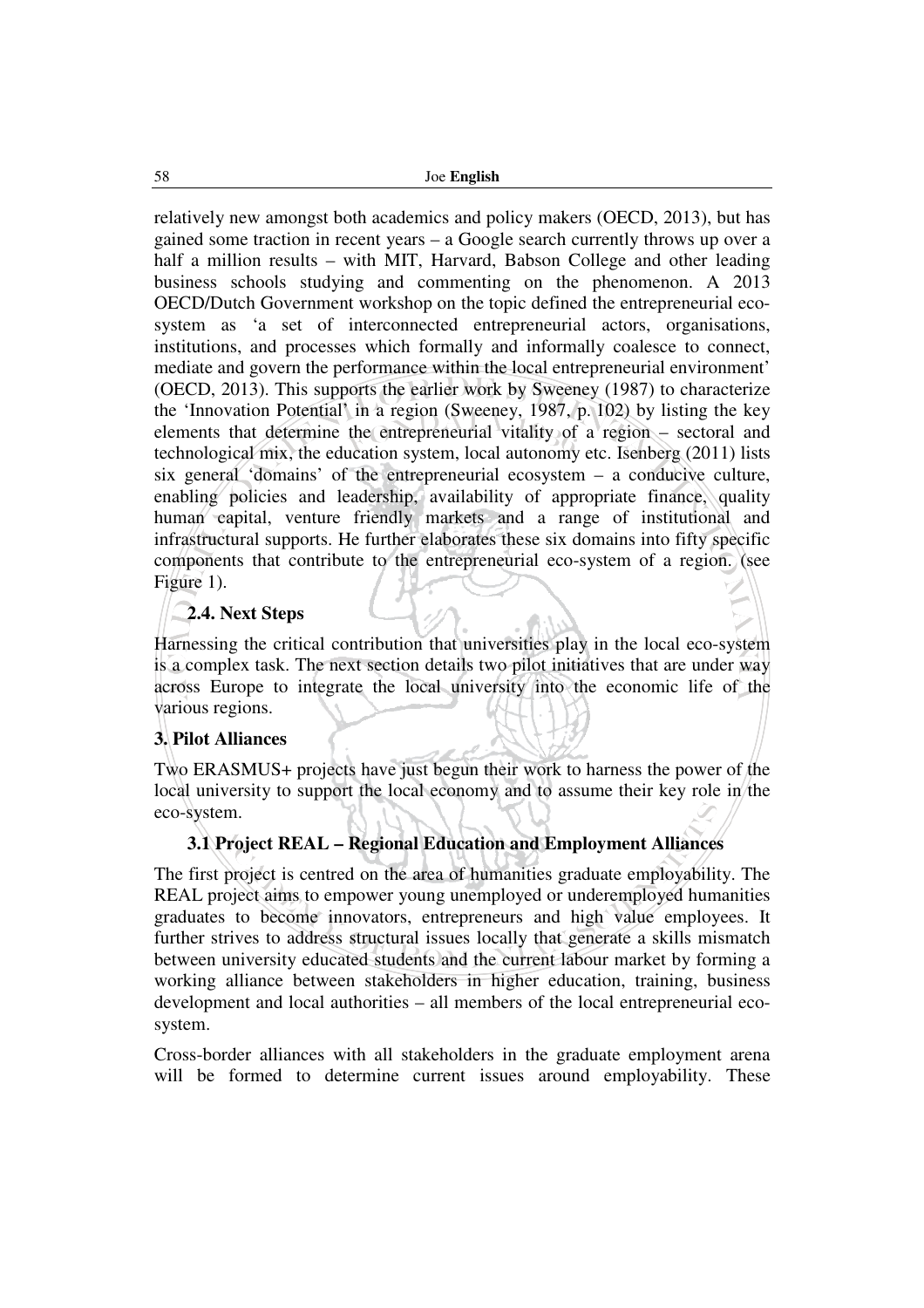stakeholders include training and development organisations, higher education institutes, employers' representatives, public authorities and private organisations. Two alliances will be formed – one in Louth/Newry-Mourne in Ireland/Uk and one in Halle/Szczecin in Germany/Poland.

These cross border alliances will identify the 'disconnects' within the existing support structures across the target regions, and produce a solid Action Plan to address these needs for the benefit of the graduates. This Action Plan will also highlight best practice in the target regions. The project partners will take this action plan and create an open-access, classroom and on-line training course that will teach young graduates innovation skills that will open doors to their participation in creative industries and regional development, either as entrepreneurs or highly productive staff members. Members of the Alliance will then target and recruit trainees from the local area for participation in the training. Further details on this project can be found www.employmentalliance.eu.

## **3.2. Project SHIP – SMEs and HEIs in Innovation Partnerships**

SHIP will strengthen the knowledge triangle by building sustainable collaborative relationships between Higher Education Institutes (HEIs), SMEs and innovation support organisations. The project will consolidate cooperation as a key feature of the knowledge economy and reshape the traditional roles of HEIs and SMEs. This will be accomplished by breaking down barriers so that SMEs can access and utilise academic research to boost their innovation capacity and competitiveness, and by multiplying outlets for HEIs to generate direct economic benefit from their research.

SHIP will initially establish a number of Territorial Innovation Alliances comprising over 70 stakeholder organisations from the local entrepreneurial ecosystem in five countries, in a bid to understand the difficulties experienced by SMEs gaining access to HEI research. Interactions with alliance members will determine the training needs of SMEs in innovation transfer with HEIs, and will form the basis of the training course to be developed. The training will be developed and trialled with over 100 SMEs across Europe and finally be made freely available across multiple platforms and languages to SMEs and HEIs in the EU. More details can be found at http://innovationalliance.eu

## **4. Summary**

The two projects outlined are in their infancy, however both are designed to use the membership of the local entrepreneurial eco-system to drive both business development at a local level and to assist with the employability of recent underemployed graduates. The projects are of two years duration and their results will be published in due course.

Om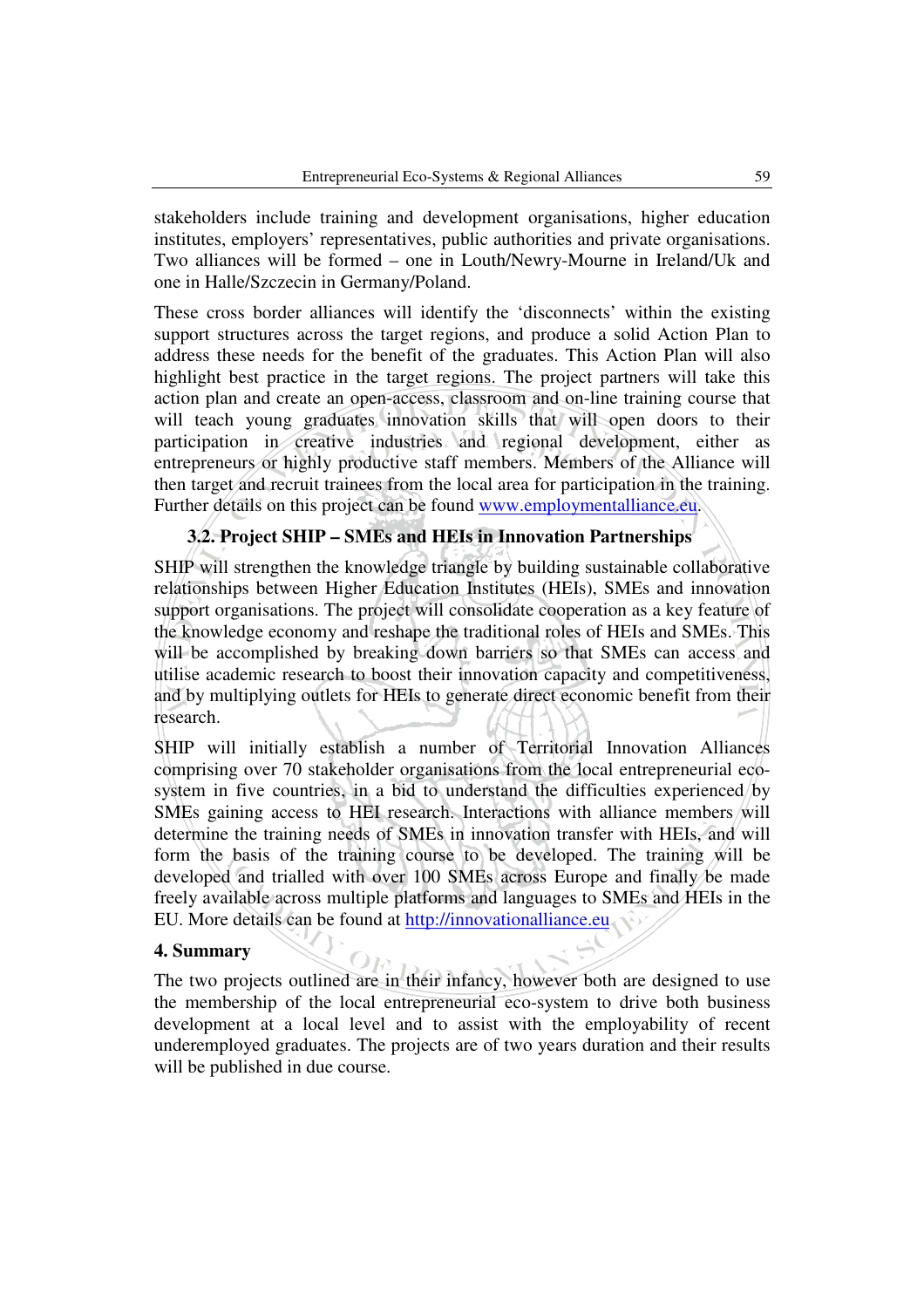#### **Acknowledgment**

The author would like to thank the European commission for funding towards the establishment of these alliances. The REAL and SHIP projects been funded by the European Commission through the ERASMUS+ program, which provides grants for a wide range of actions and activities in the fields of education, training, youth and sport. The program gives opportunities to students, trainees, staff and volunteers to spend a period abroad to increase their skills and employability. It supports organisations to work in transnational partnership and to share innovative practices in the fields of education, training and youth. Project partners include: Louth County Council, Ireland (Lead partner on both projects), Newry and Mourne Enterprise Agency (UK); Universidad Politecnica de Valencia (ES); Universitatea Politehnica din Bucaresti (RO); Midshare Consulting (F); Canice Consulting (UK), University Industry Innovation Network, NL, Uniwersytet Szczeciński, PL.

# **R E F E R E N C E S**

- [1] Avnimelech, G. & Feldman, M. (2011) The Impact of Institution Quality, Cluster Strength and TLO Licensing Capacity on the Rate of Academic Staff Spin-offs In: Druid 2011Copenhagen Business School, Denmark June 15 2011.
- [2] Baumgartner, D. Putz, M. & Seidl, I. (2013) What Kind of Entrepreneurship Drives Regional Development in European Non-core Regions? A literature Review on Empirical Entrepreneurship Research. European Planning Studies, 21, 8, pp. 1095-1127.
- [3] Birch, D. (1987) Job Creation in America. London: Collier, Macmillan.
- [4] Bosma, N. & Sternberg, R. (2014) Entrepreneurship as an Urban Event? Empirical Evidence from European Cities, Regional Studies, 48, 6, pp. 1016-1033.
- [5] Bridge, S. (2010) Rethinking Enterprise Policy Can Failure Trigger New Understanding Basingstoke, England: Palgrave Macmillan.
- [6] Bridge, S., O'Neill, K. & Martin, F. (2009) Understanding Enterprise 3rd ed, Basingstoke, England: Palgrave Macmillan.
- [7] Elmes, J. (2014) Creating the conditions to nurture entrepreneurs, Times Higher Education 2179, p. 24.
- [8] EU Commission (2013) Entrepreneurship 2020 Action Plan Brussels: Commission Communication COM(2012) 795 final.
- [9] Huggins, R, & Williams, N (2011) Entrepreneurship and regional competitiveness: The role and progression of policy, Entrepreneurship & Regional Development, 23, 9/10, pp. 907-932.
- [10] Isenberg, J. (2010) How to Start an Entrepreneurial Revolution, Harvard Business Review 88 (6) pp. 40-50.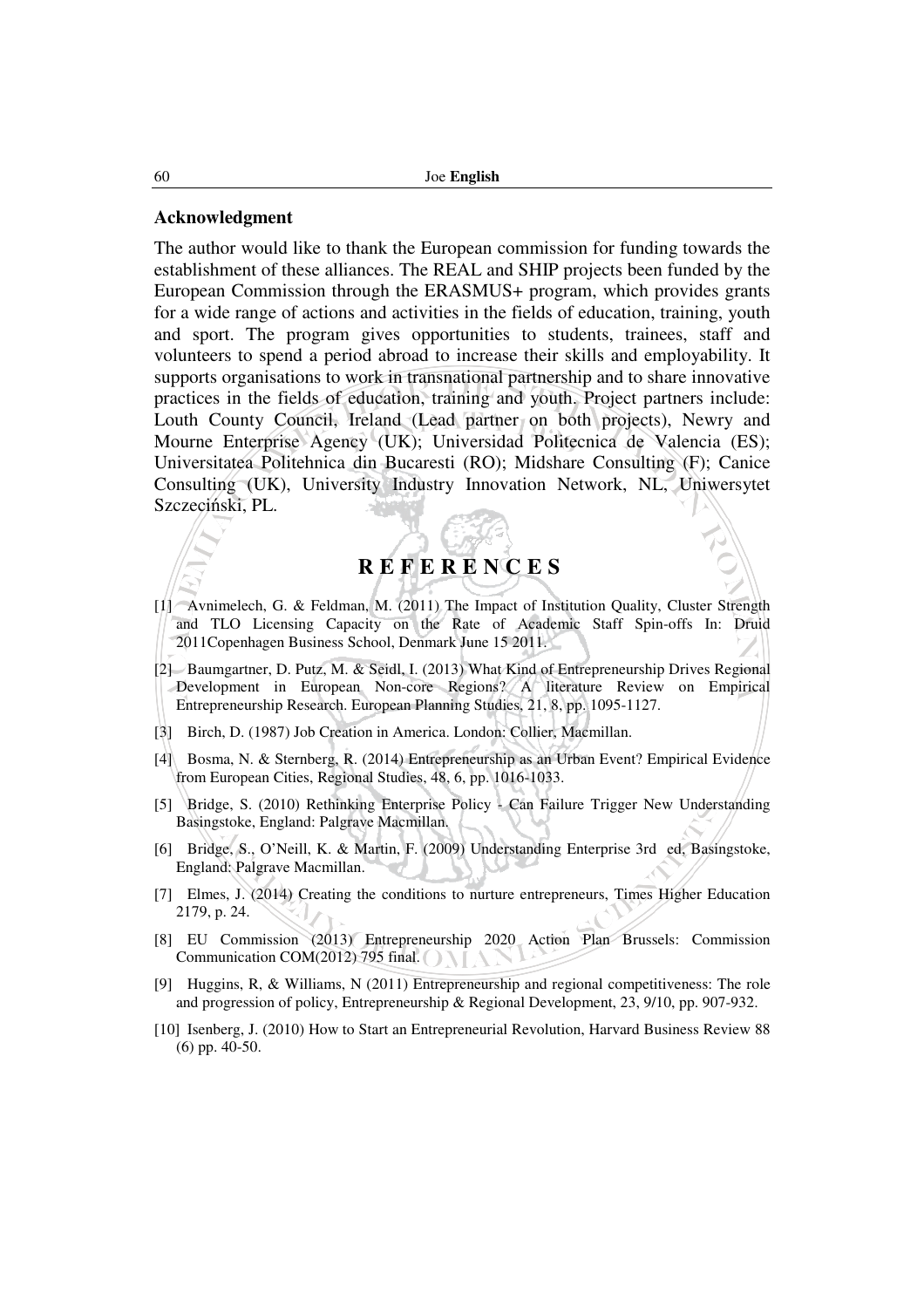- [11] Isenberg, J. (2011) Introducing the Entrepreneurship Ecosystem: Four Defining Characteristics Forbes, 25 May 2011 Available via http://www.forbes.com/ sites/danisenberg/2011/05/25/introducing-the-entrepreneurship-ecosystem-four-definingcharacteristics/ [Accessed 06 Feb 2015].
- [12] Kibler, E. (2013) Formation of entrepreneurial intentions in a regional context, Entrepreneurship & Regional Development, 25, 3/4, pp. 293-323.
- [13] Laws, K. & McLeod, R. (2004) Case study and grounded theory: Sharing some alternative qualitative research methodologies with systems professionals. System Dynamics Society 22nd Conference Keble College, Oxford July 2003.
- [14] Mason, C. & Brown, R. (2013), Creating good public policy to support high-growth firms Small Business Economics, 40, pp. 211-225
- [15] Mitra, J. (2012) Entrepreneurship, Innovation and Regional Development: An Introduction Abingdon: Routledge Reviewed by Fritsch, M. 2013 Papers in Regional Science, 92, 3, pp. 683-688.
- [16] Nesta (2014) Increasing the Vital 6 Percent: Designing Effective Public Policy to Support High Growth Firms National Endowment for Science, Technology and the Arts (NESTA), London.
- [17] Niska, M. & Vesala, K. (2013) SME policy implementation as a relational challenge, Entrepreneurship & Regional Development, 25, 5/6, pp. 521-540.
- [18] North, D. & Syrett, S. (2006) The Dynamics of local Economies and Deprived Neighbourhoods London: Department of Communities and Local Government, HMSO.
- [19] OECD (2013) Entrepreneurial Ecosystems and Growth-Oriented Entrepreneurship Summary report of an international workshop organised by the OECD and the Netherlands Ministry of Economic Affairs 07 November 2013 The Hague Paris: OECD.
- [20] Roper, S. & Hart, M. (2013) Supporting Sustained Growth among SME Policy Models and Guidelines London: Enterprise Research Centre.
- [21] Smallbone, D, & Welter, F. (2012) Cross-border entrepreneurship, Entrepreneurship & Regional Development, 24, 3/4, pp. 95-104.
- [22] Sweeney, G. (1987) Innovation, Entrepreneurs and Regional Development London: Frances Pinter.
- [23] Tamasy, C. (2006) Determinants of Regional Entrepreneurship Dynamics in Contemporary Germany: A conceptual and Empirical Analysis, Regional Studies, 40, 4, pp. 365-384.
- [24] Ribeiro-Soriano, D, & Galindo-Martín, M. (2012), Government policies to support entrepreneurship, Entrepreneurship & Regional Development, 24, 9/10, pp. 861-864.
- [25] Rodriguez-Pose, A. (2013) 'Do Institutions Matter for Regional Development', Regional Studies, 47, 7, pp. 1034-1047. ROMAN
- [26] Vaz, E Vaz, T Galiando, P & Nijkamp, P. (2014), Modelling innovation support systems for regional development - analysis of cluster structures in Portugal, Entrepreneurship & Regional Development, 26, 1/2, pp. 23-46.